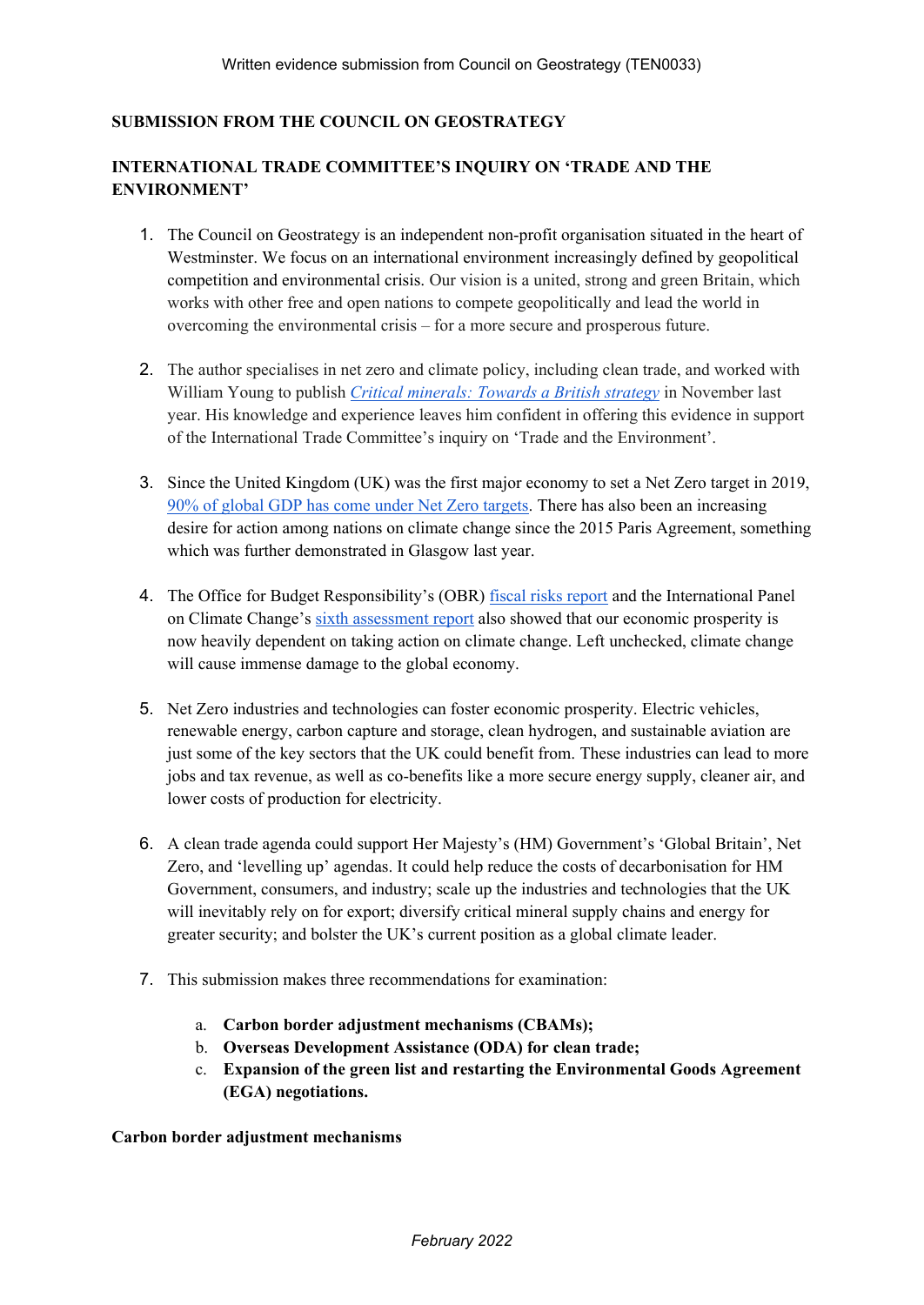- 8. For more in-depth analysis on CBAMs from the Council on Geostrategy, read '[When](https://www.geostrategy.org.uk/research/when-climate-and-trade-combine-british-policy-options/) [climate](https://www.geostrategy.org.uk/research/when-climate-and-trade-combine-british-policy-options/) [and](https://www.geostrategy.org.uk/research/when-climate-and-trade-combine-british-policy-options/) [trade](https://www.geostrategy.org.uk/research/when-climate-and-trade-combine-british-policy-options/) [combine:](https://www.geostrategy.org.uk/research/when-climate-and-trade-combine-british-policy-options/) [British](https://www.geostrategy.org.uk/research/when-climate-and-trade-combine-british-policy-options/) [policy](https://www.geostrategy.org.uk/research/when-climate-and-trade-combine-british-policy-options/) [options](https://www.geostrategy.org.uk/research/when-climate-and-trade-combine-british-policy-options/)'.
- 9. A CBAM is likely necessary for a successful transition to a Net Zero economy. It would help level the playing field as we decarbonise, even if others free-ride, by protecting industries as they decarbonise from being undercut by dirtier competitors. It should be an indiscriminatory tool to prevent carbon leakage, not a revenue-raising mechanism or a way to punish certain countries. Smaller and developing economies which may be negatively impacted could be supported with other measures to support technological upgrades or innovation as part of a multilateral effort to develop a fair method of implementing CBAMs.
- 10. The European Union (EU) is unilaterally [developing](https://ec.europa.eu/commission/presscorner/detail/en/qanda_21_3661) its own CBAM. From 2023, a reporting system will apply for targeted products (iron and steel, cement, fertiliser, aluminium, and electricity generation) with the objective of enabling a smooth roll out and to facilitate dialogue with third countries. Importers will start paying a financial adjustment in 2026. It is so far alone in putting forward a concrete proposal, with the United States (US) having a lukewarm approach due to concerns for free trade.
- 11. The Peterson Institute for International Economics [recommended](https://www.piie.com/blogs/trade-and-investment-policy-watch/divergent-climate-change-policies-among-countries-could) that the World Trade Organisation (WTO) should step in to help coordinate the implementation of climate and trade policies in order to reduce the risk of conflict, and the ability for their use as a vehicle for 'green protectionism'.
- 12. The UK would have an interest in the development of a CBAM given it is one of the front runners in the Net Zero transition. We would not, however, necessarily benefit from simply copying the EU's model, which is the only one under development at the moment.
- 13. Instead, we should channel the widespread developed world interest in pre-empting carbon leakage and enthusiasm for the CBAM concept into a multilateral process. This may help to develop a legitimate 'gold standard' CBAM which would prevent major economies (such as the US, the People's Republic of China (PRC), and G7 countries) from undercutting each other without unfairly penalising smaller and developing countries.
- 14. A key disadvantage of this approach would be that the timeframe for implementation would almost certainly be greatly extended, especially were the forum to be the WTO. This may reduce the appetite for decarbonisation and transition measures that would be the most costeffective in the long run if we begin to implement them now. This risks jeopardising growth in new industries and our decarbonisation targets. A multilateral process, however, would make the CBAM more legitimate.
- 15. Any negative impacts on developing countries could be mitigated with foreign aid budgets to support industries affected by barriers on carbon intensive goods. This would allow them to develop domestic carbon prices, or convert specific industries to low carbon production. This brings us to our next recommendation.

## **Overseas Development Assistance (ODA) for clean trade**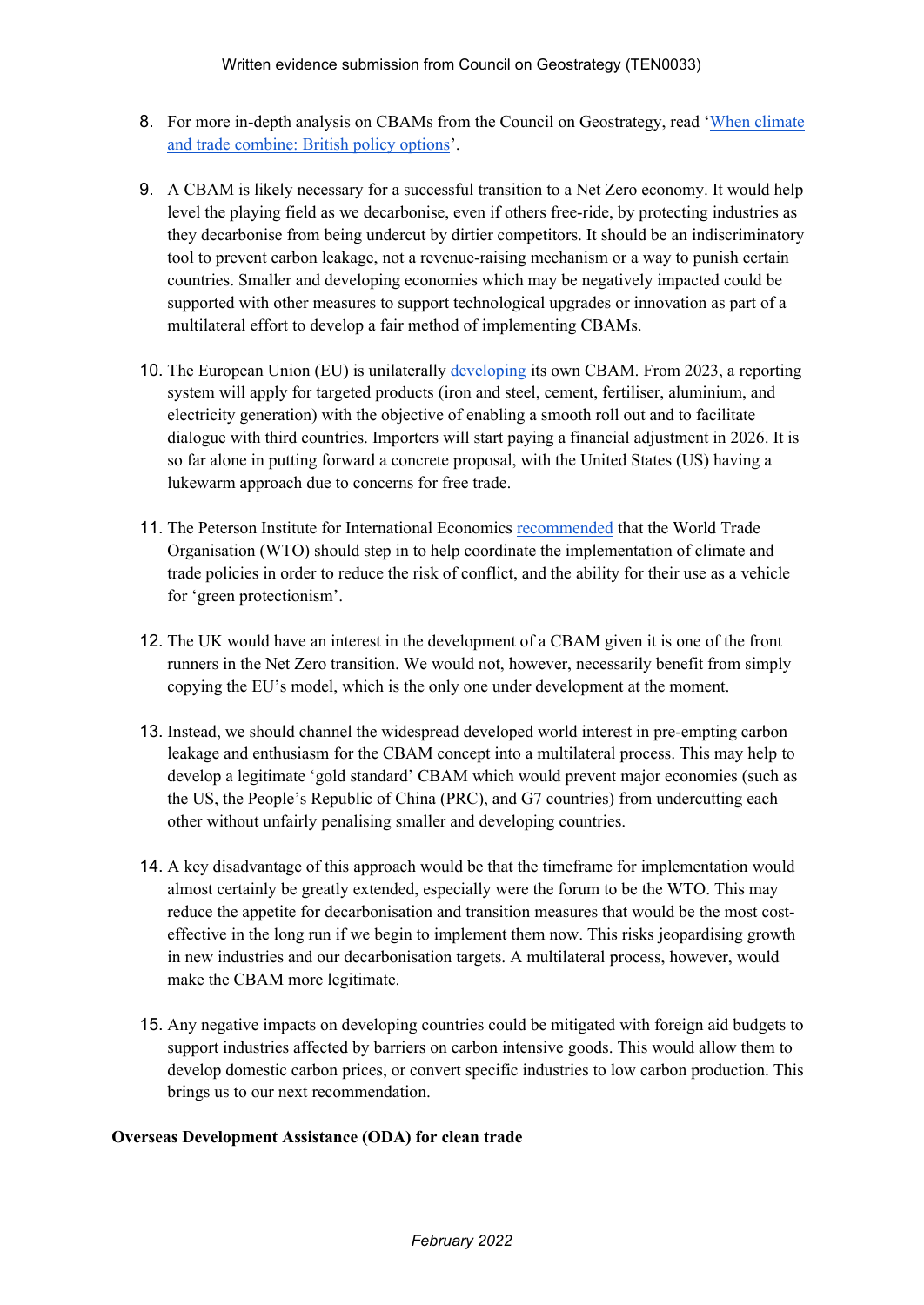- 16. At COP26, a group of democracies launched a new International Energy Transition Partnership with South Africa to support its decarbonisation efforts. US\$8.5 billion (approx £6.25 billion) is being mobilised for the first phase of financing; a mixture of public and private finance through various mechanisms including grants and concessional loans, as well as investments and risk sharing instruments. It will support South Africa in moving away from its dependence on coal towards cleaner sources of energy, whilst simultaneously reducing the impact such a transition will have on mining communities.
- 17. Leveraging the example of the South Africa transition deal, we could provide financial assistance to developing countries to support their energy transition and the capital costs associated with reducing emissions in their carbon-intensive sectors. These deals could likewise be used to develop alternative revenue streams to those which deforestation provides.
- 18. Helping developing countries to simultaneously decarbonise and upgrade their economies through a more direct, bilateral, or multilateral, basis could well be a way to compete with the PRC's Belt and Road Initiative. HM Government ought to work with its allies to mobilise more finance and target support for developing nations of strategic importance. Strong candidates include nations such as Brazil, Chile, Indonesia, India, Nigeria, the Democratic Republic of Congo, Kenya, and Vietnam.
- 19. Speaking more strategically, it could also help open nations push back against the detrimental effects of ill-conceived loans issued by the PRC to economically vulnerable countries. They would also help facilitate more cooperation with strategic allies for security, economic, and environmental gains.

## **Expansion of the green list and restarting the EGA negotiations**

- 20. Britain has already used its new independent trade policy to reduce barriers to trade in environmental goods and services, including through the UK Global Tariff (UKGT), launched at the beginning of 2021. The UKGT removed tariffs on over 100 green goods – the 'green list'.
- 21. As the Board of Trade's [Green](https://assets.publishing.service.gov.uk/government/uploads/system/uploads/attachment_data/file/1008120/board-of-trade-report-green-trade.pdf) [Trade](https://assets.publishing.service.gov.uk/government/uploads/system/uploads/attachment_data/file/1008120/board-of-trade-report-green-trade.pdf) [report](https://assets.publishing.service.gov.uk/government/uploads/system/uploads/attachment_data/file/1008120/board-of-trade-report-green-trade.pdf) says, the green list will promote the deployment of renewable energy generation, energy efficiency, carbon capture, and the circular economy through recycling and reducing single-use plastics. The UK now has zero tariffs on around two thirds of the goods covered by the EGA negotiations. This means it is cheaper for British industry and consumers to access these products, in turn making decarbonisation cheaper.
- 22. The UK would benefit from unilaterally expanding the green list to cover more products. It would reduce the cost of decarbonisation and demonstrate leadership in the climate space during the year of the UK's COP presidency. This is arguably a natural step for 'Global Britain', which seeks to encompass security, climate, and trade into a broad foreign policy. Though, as ever with unilateral tariff cuts, this may be giving away cards which could be used in later trade negotiations.
- 23. The Secretary of State for International Trade should also move to restart the EGA negotiations at the 12th Ministerial Conference later this year. The talks came to a halt in 2016 and have not got off the ground since. There may be concerns that the PRC would be